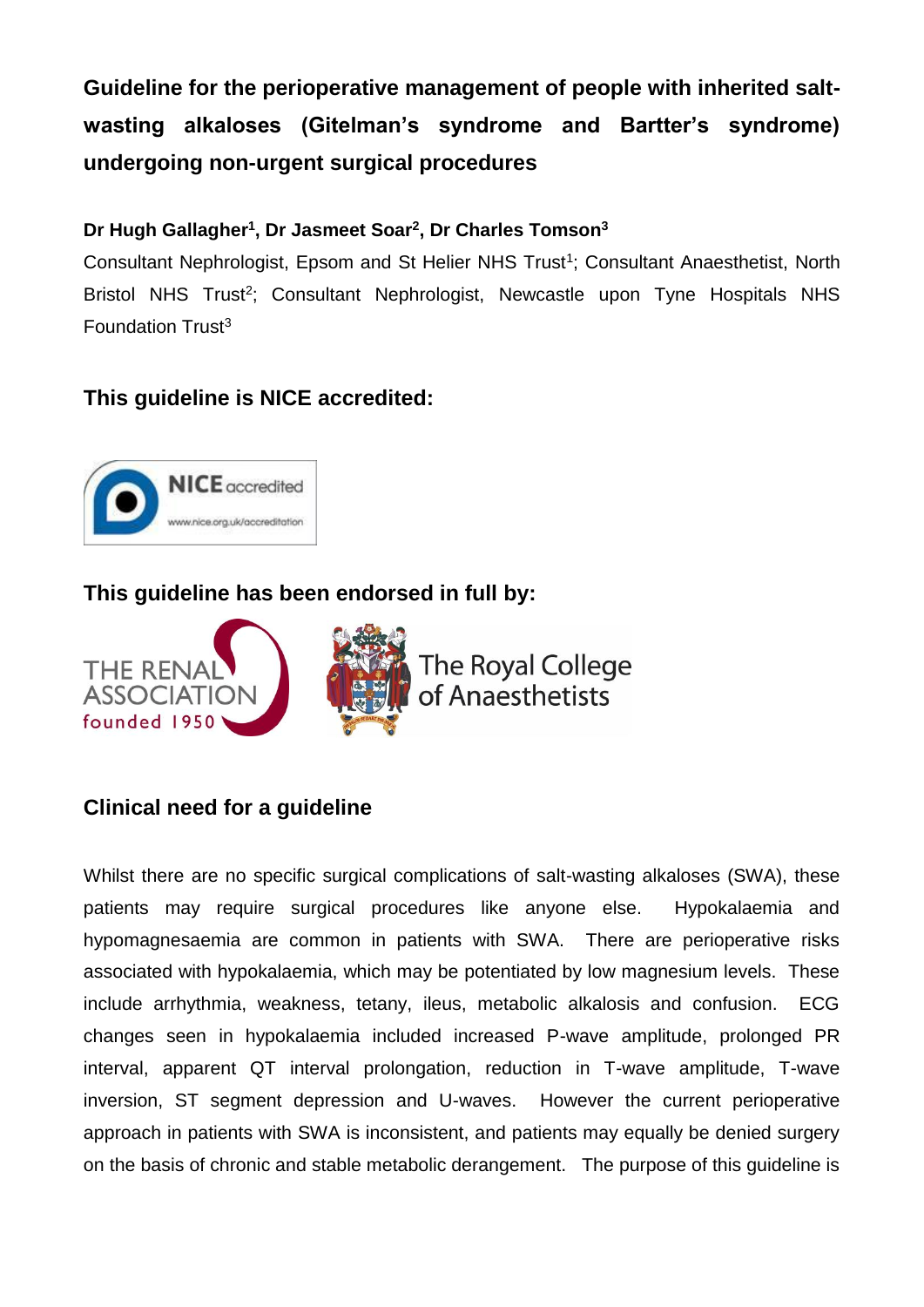to reduce this variation and therefore improve practice. The US National Guideline Clearinghouse does not contain existing guidelines on this subject.

## **Methodology of guideline development**

A working group was established, composed of two nephrologists and one anaesthetist. The scope of the guideline was agreed by all parties. Literature searches were run on Cochrane, Medline, Embase, the British Nursing Index, CINAHL, and the Centre for Reviews and Dissemination (University of York) database by Ms Potenza Atiogbe (Epsom & St Helier NHS Trust) between March and May 2012. The search terms included: Gitelman's syndrome and Bartter's with anaesthesia; potassium or magnesium with anaesthesia; and anaesthesia with diuretics. Searches were restricted to Human and English Language papers. The titles and abstracts were screened by each member of the working group independently to determine relevance. Disagreements were resolved by consensus. Relevant full texts were then reviewed by the same observers and graded according to a pre-prepared checklist.

The exploded searches generated a total of 1,886 abstracts, from which 125 were deemed to be relevant, with significant redundancy across the various databases. There were no systematic reviews or meta-analyses of randomised controlled trials (RCT) and no controlled studies of any description, with or without randomisation. Accordingly a narrative review was conducted to inform guideline development, which followed though a series of iterations between the members of the working group. The guideline was submitted for final review by the Renal Association (Professor Fiona Karet, Chair of the Salt-Wasting Alkaloses Rare Disease Working Group) and the Royal College of Anaesthetists.

### **Scope**

#### **Groups included in this guideline**

 Adults (aged 18 and over) with existing formal diagnosis of an inherited salt-wasting alkalosis (SWA)

#### **Groups not included in this guideline**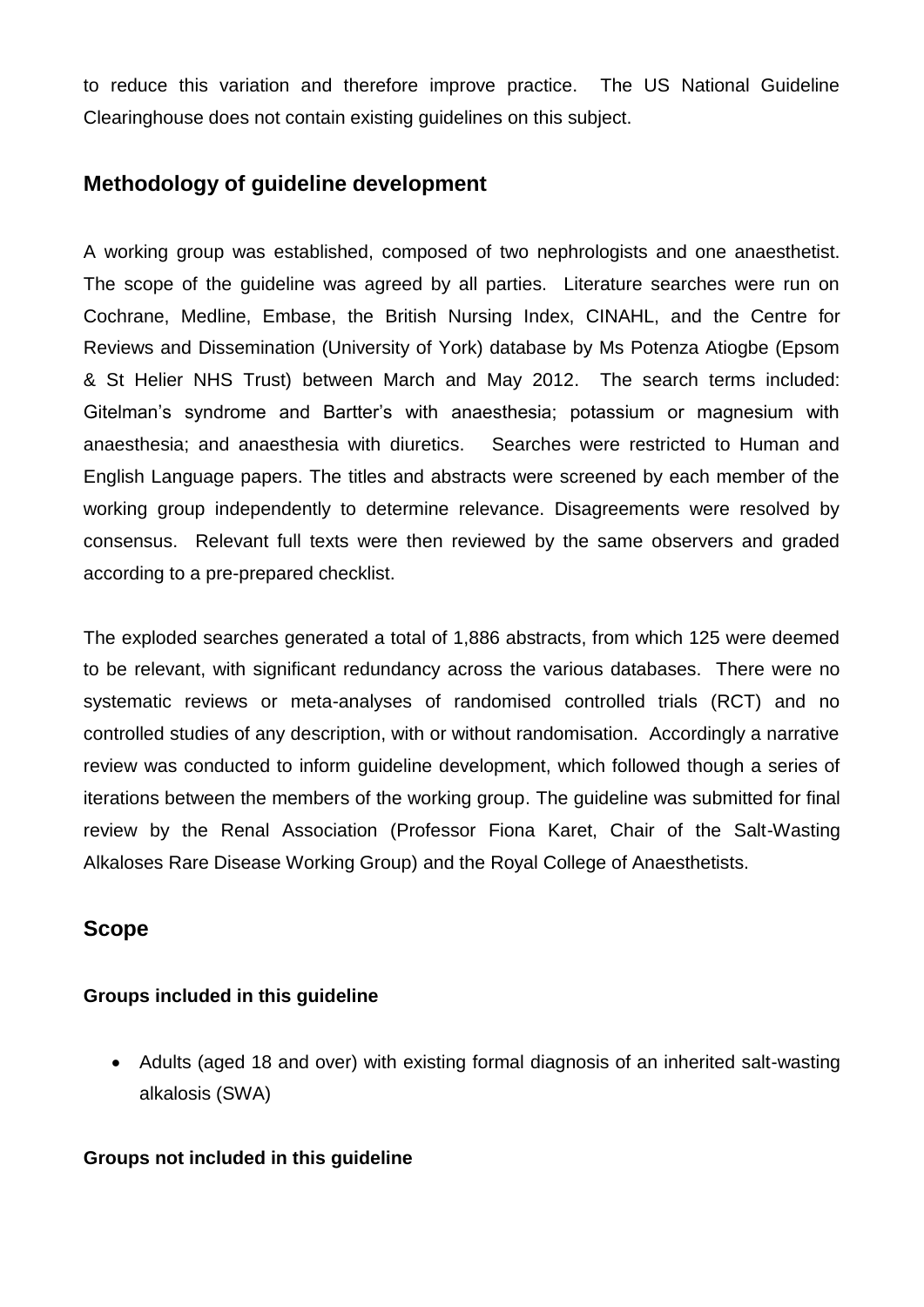- Children with inherited SWA
- Patients with hypokalaemia and/or hypomagnesaemia due to causes other than inherited SWA

#### **Remit of the guideline**

The guideline covers:

 The perioperative management of patients undergoing elective or expedited (NCEPOD definition) surgical procedures

The guideline does not cover:

- The management of patients with SWA requiring immediate or urgent surgery (NCEPOD definition)
- The management of non-surgical procedures (eg administration of oral bowel cleansing agents)

The following key areas are addressed:

- Pre-operative assessment of patients
- Minimum acceptable levels of serum potassium and magnesium for elective and expedited surgery to proceed
- Intra-procedural monitoring
- Post-operative monitoring

#### **Guideline review date**

February 2018

# **Recommendations for patients with salt-wasting alkaloses undergoing elective or expedited surgery**

1. We suggest that patients with salt-wasting alkaloses have pre-operative assessments for elective or expedited surgery as outlined for the general population in existing national guidance\*, and that: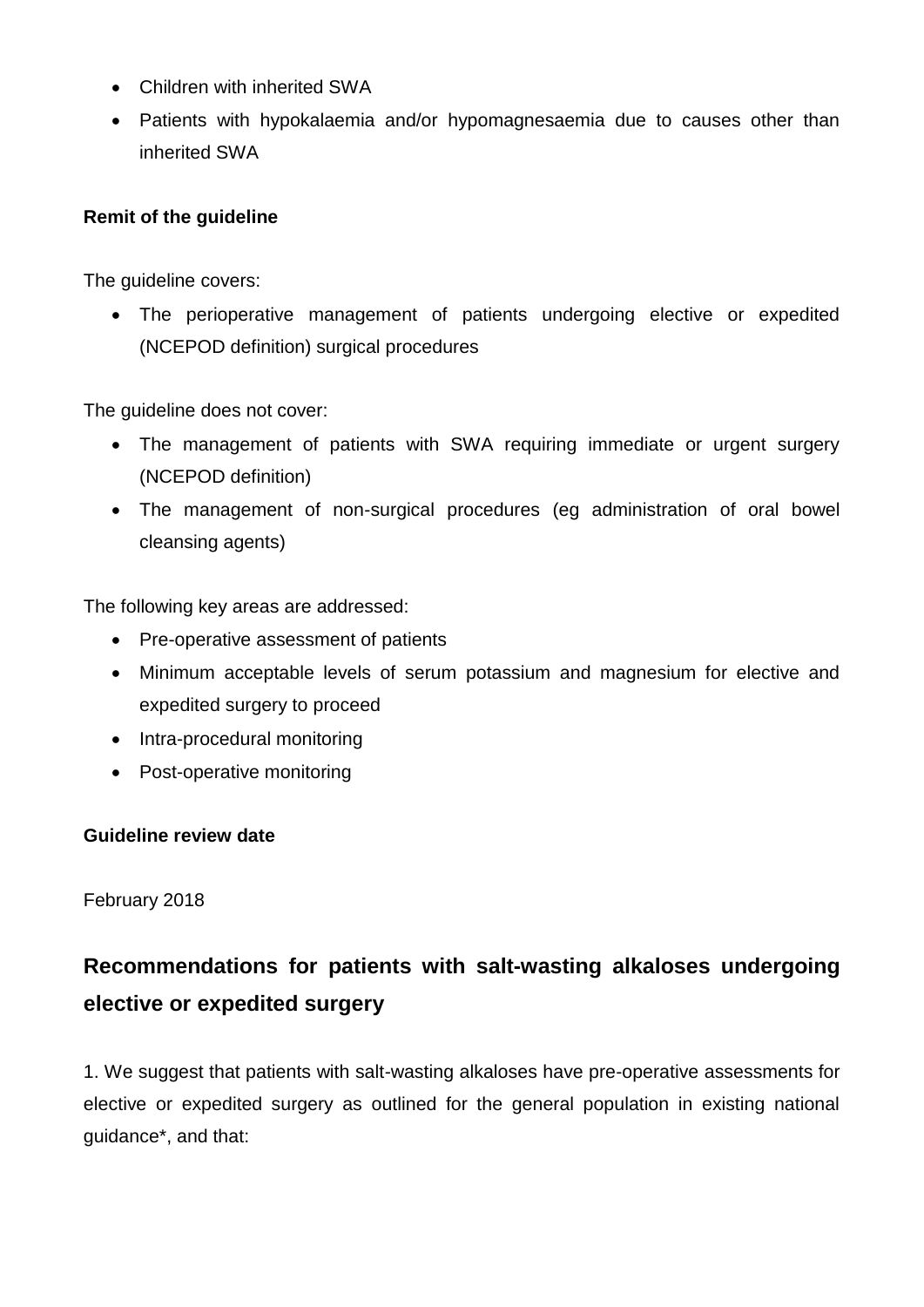- all patients (irrespective of ASA grade and grade of surgery) have a pre-operative electrocardiogram
- all patients (irrespective of ASA grade and grade of surgery) have pre-operative testing of serum potassium and magnesium within 24 hours of surgery (rather than solely in a pre-assessment clinic)

2. We suggest that the decision to proceed with elective or expedited surgery based upon pre-operative electrolyte values is an individual case decision based upon:

- the time course of hypokalaemia and hypomagnesaemia (specifically recognising that these abnormalities in patients with SWA are generally chronic)
- the type of surgery and fitness of the patient
- a history of dysrhythmia or the presence of abnormalities on the resting electrocardiogram
- pre-existing cardiovascular risk factors
- concurrent electrolyte abnormalities
- concurrent medications (including digoxin, beta-2 agonists and insulin)

3. We suggest that in an asymptomatic patient in whom there are no other markers of risk that it would generally be reasonable to proceed with elective or expedited surgery with a serum potassium of ≥3.0mmol/L (provided serum magnesium is >0.5 mmol/L, see below). For otherwise uncomplicated patients undergoing minor surgery it may be appropriate to proceed with serum potassium ≥2.8mmol/L where there is clear evidence that the abnormality is stable.

4. Where there is evidence of concurrent severe hypomagnesaemia (<0.5mmol/L) we suggest that a reasonable safe lower limit of serum potassium for elective or expedited surgery is ≥3.3mmol/L.

5. We suggest that patients whose serum potassium or magnesium is below these thresholds are referred back to a physician with expertise in the management of saltwasting alkaloses for advice on diet and drug treatment, and re-scheduled for surgery when the electrolytes are above the threshold. If it proves impossible to achieve stable serum potassium >3.0mmol/L with serum magnesium >0.5mmol/L, then the patient should be offered surgery after full discussion of the risks and benefits, with the option of carefully monitored intravenous electrolyte replacement peri-operatively.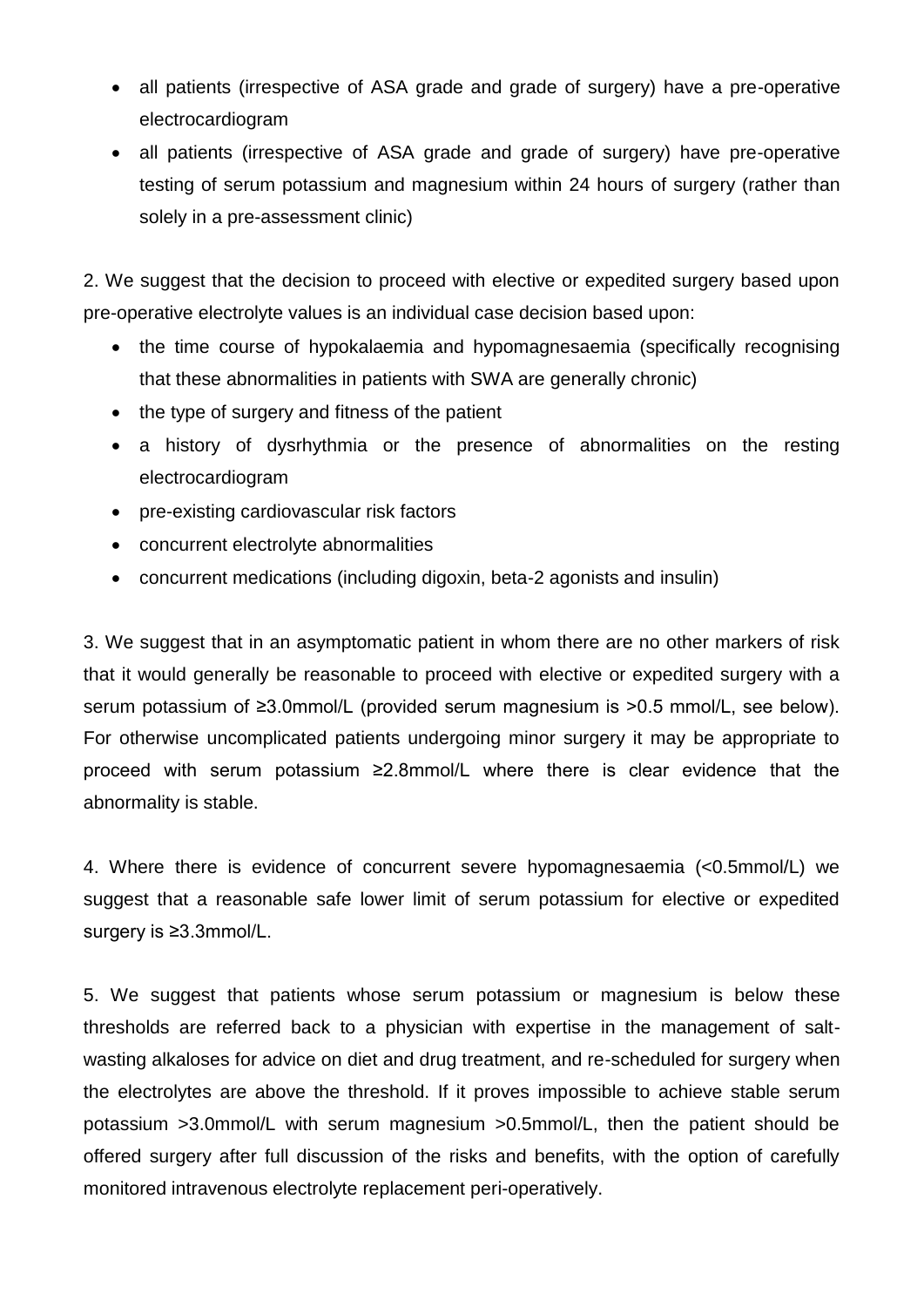6. Recognising the morbidity and mortality associated with the rapid correction of electrolyte abnormalities, we suggest that pre-operative administration of intravenous potassium and magnesium should be avoided for patients undergoing elective or expedited surgery.

7. We recommend that clinical practice guidelines on the need for fasting prior to surgery are followed.

8. We suggest that monitoring during anaesthesia and recovery should be performed as outlined in national guidance\* for the general population, and that:

- facilities should be available for the rapid assessment and correction of electrolyte abnormalities
- intraoperative muscle relaxation should be guided by the use of a peripheral nerve stimulator
- continuous ECG monitoring should be available during recovery
- post-operative high dependency care is available for patients in whom potassium levels are unstable, are vomiting or are at high risk of ileus
- day case surgery may be appropriate for patients with stable potassium levels undergoing low risk procedures

9. We suggest that for major surgical procedures, for example abdominal hysterectomy, endoscopic resection of prostate, lumbar discectomy and thyroidectomy, electrolytes (including potassium and magnesium) are measured immediately after surgery, with the need for further testing dictated by the clinical circumstances.

10. We suggest that the use of invasive arterial monitoring for serial peri-operative blood sampling is considered in the most complex cases.

\*Key national guidance documents

- The NCEPOD classification of intervention (NCEPOD, 2004)
- The use of routine preoperative tests for elective surgery (National Institute of Health and Clinical Excellence, 2003)
- ACC/AHA Guideline on perioperative cardiovascular evaluation and management of patients undergoing noncardiac surgery (Circulation, 2014)
- ESC/ESA Guidelines on non-cardiac surgery: cardiovascular assessment and management (European Heart Journal, 2014)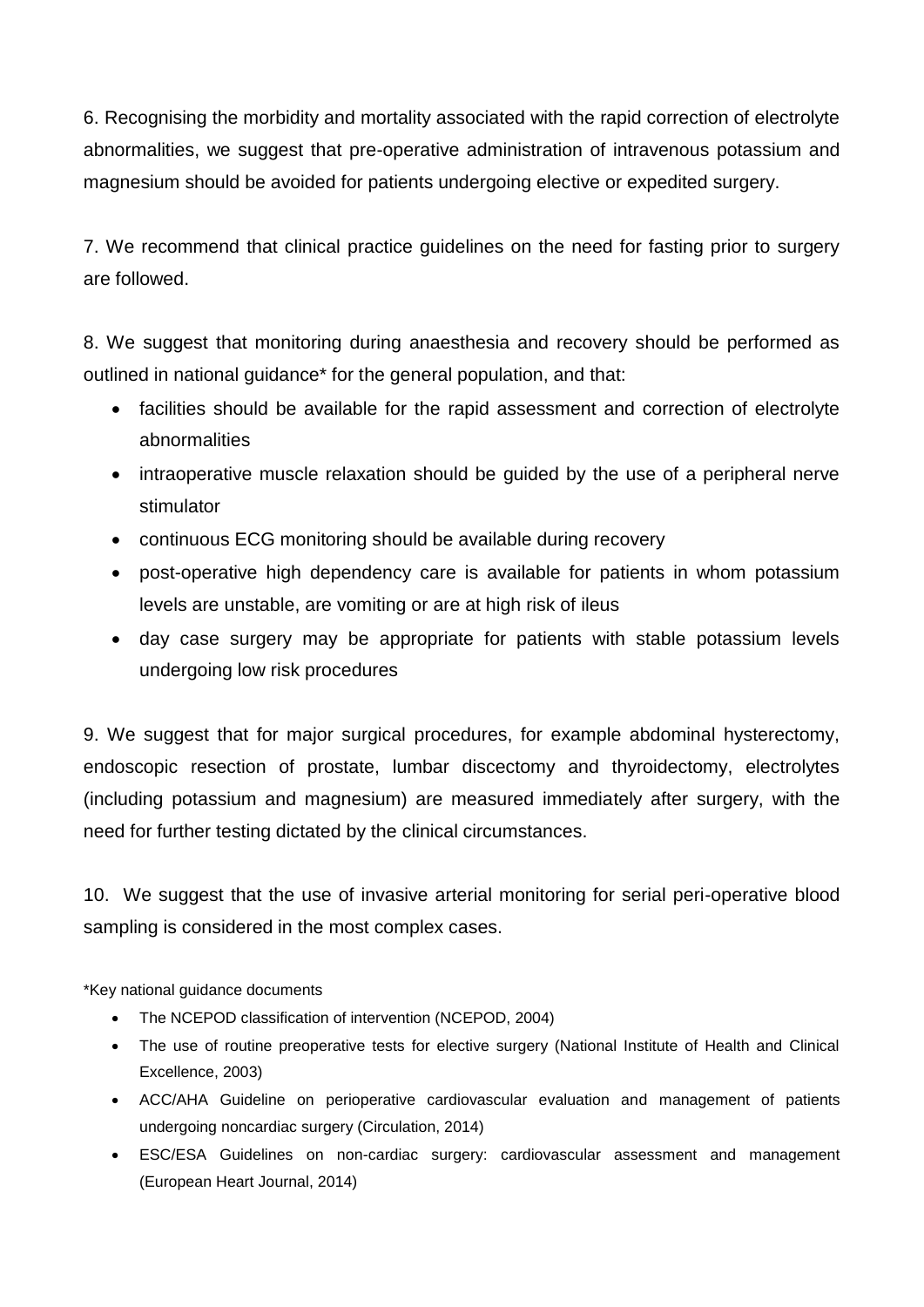- Recommendations for standards of monitoring during anaesthesia and recovery  $4<sup>th</sup>$  edition (Association of Anaesthetists of Great Britain and Ireland 2007)
- Perioperative fasting in adults and children: an RCN guideline for the multidisciplinary team (Royal College of Nursing 2005)

#### **Narrative summary of supporting evidence**

Gitelman's and Bartter's syndrome are rare inherited disorders whose clinical features arise as a result of impairment of sodium chloride reabsorption in the distal tubule (Gitelman's) or loop of Henle (Bartter's). The prevalence of Bartter's and Gitelman's syndrome has been estimated at 1:40,000 and 1:1,000,000 respectively from the Framingham study. Secondary hyperaldosteronism occurs as a result of renal salt wasting in both conditions resulting in hypokalaemia and metabolic alkalosis. In Gitelman's syndrome hypomagnesaemia also arises as a result of renal magnesium wasting. Hypomagnesaemia is also seen in Bartter syndrome Type III. The tubular defects seen mimic those of longterm thiazide (Gitelman's) or loop (Bartter's) diuretic use. Blood pressure is frequently low or normal (at least until mid-adult life) and renal excretory function is preserved. Treatment of patients with salt-wasting alkaloses involves life-long supplementation with sodium chloride, potassium chloride, and magnesium salts, together with potassium-sparing diuretics and non-steroidal anti-inflammatory drugs.

Hypokalaemia and hypomagnesaemia are known to affect neuromuscular excitability by effects on the action potential. Both abnormalities increase the risk of tachyarrythmias; the absolute risk, however, is highly dependent on the presence of other risk factors for tachyarrythmias, such as ischaemic, hypertensive, or valvular heart disease.

QTc prolongation on electrocardiography is evident in up to 40% of patients with Gitelman's syndrome (1) and patients with salt-wasting alkaloses may be at increased risk of ventricular tachycardia and sudden cardiac death (2)(3). However there is a paucity of evidence of any level from which to make recommendations concerning perioperative management of these patients. Evidence specific to Bartter's  $(4)(5)(6)(7)(8)(9)(10)$  and Gitelman's (11)(12)(13) syndrome is largely confined to the setting of case reports from the paediatric and adult literature, which describe a range of anaesthetic practice.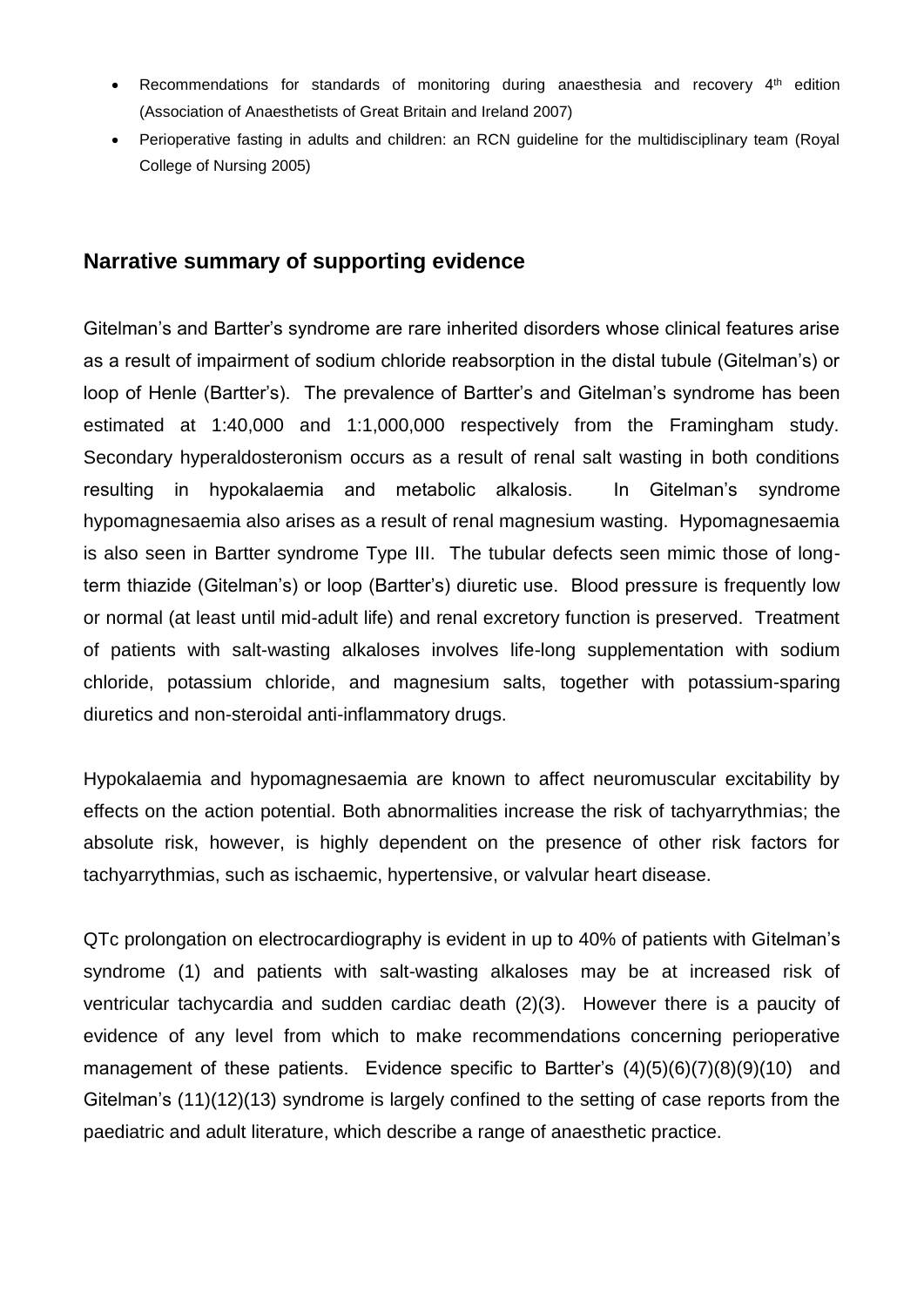There is one case series examining perioperative management in patients with Gitelman's syndrome (14). The records of 42 patients with presumed Gitelman's syndrome from a single centre were retrospectively reviewed; 5 had undergone surgical procedures requiring anaesthesia. Preoperative values for potassium and magnesium ranged from 3.2 - 4.0 mmol/L and 0.49 - 0.66 mmol/L respectively. No acute electrolyte problems or postoperative complications were observed. The authors concluded that a preoperative ECG and electrolytes should be checked before most procedures, with further testing guided by the history, and that, whilst complete correction may not be achievable, near-normal values of potassium and magnesium should be sought.

Additional, albeit indirect, information is available from a small number of studies examining the relationship between hypokalaemia and hypomagnesaemia more generally and perioperative dysrhythmia in patients with varying degrees of cardiovascular co-morbidity. A prospective study of 447 patients undergoing major vascular or cardiac surgery, 93% with known cardiac disease, concluded that there was no relationship between dysrhythmias and serum potassium levels; 9% in this study had serum potassium <3mmol/L (15). A second prospective study of 150 patients suggested that potassium levels as low as 2.6 may be safe in a study population including 23% with cardiac disease (16).

An article reviewing the anaesthetic implications of hypokalaemia emphasised that clinical experience suggested that patients with hypokalaemia tolerated a variety of anaesthetic regimens and surgical interventions without difficulty, but that these experiences had not been collated, and that the literature was biased towards anecdotal reports of patients with severe intraoperative dysrhythmias found in retrospect to be hypokalaemic. The authors concluded that the common practice of cancellation or repletion in asymptomatic patients was not supported by the evidence and that a value of 3mmol/L was a reasonable and conservative value for undertaking elective surgery. They emphasised a risk based approach, taking into consideration: the aetiology and time course of the patient's hypokalaemia; concurrent medications such as digoxin or other antiarrhythmics; underlying cardiac function and risk for myocardial ischemia; ECG evidence of hypokalemia with special attention to increased ventricular dysrhythmias; contemplated surgery; and urgency/emergency of surgery (17). The importance of time course is illustrated by consideration of the basic physiology of excitable membranes. It is the ratio of intracellular : extracellular fluid potassium that is essential for the maintenance of membrane potential (18). In chronic disorders of potassium balance the ratio is well-maintained, but acute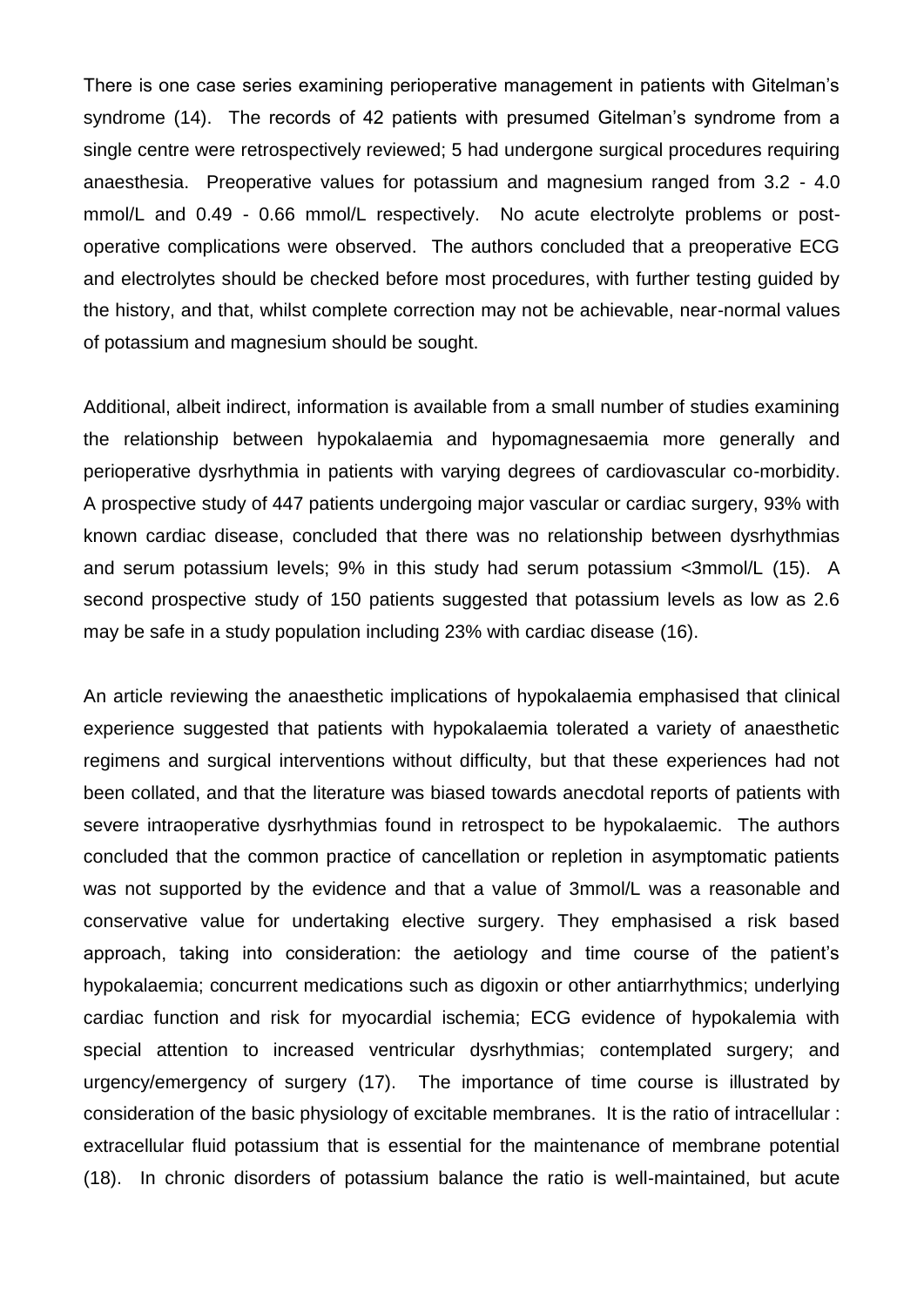changes result in symptoms through disturbance of the ratio. Emergency potassium repletion carries a risk of life threatening reaction of 1:175 (19).

Dysrhythmias are also associated with hypomagnesaemia. However concurrent hypokalaemia is a consistent cofounder (20) and a review article concluded that there was no evidence that isolated hypomagnesaemia was pro-arrhythmic but that it may exacerbate potassium-mediated dysrhythmias (21).

Specific perioperative issues have been discussed in the context of patients with Bartter's syndrome (8) and Gitelman's syndrome (14), and in patients with hypokalaemia more widely (22). Medications that prolong the QT interval and/or worsen electrolyte abnormalities (including preoperative bowel preparation, beta-2 agonists and insulin) should be avoided where possible. Nasogastric suction and hyperventilation may also exacerbate hypokalaemia. Other factors which may need to be taken into consideration include the potential of hypokalaemia to prolong neuromuscular blockade (23) and of epinephrine used in the administration of regional blocks to cause hypokalaemia (24). Post-operatively, hypokalaemia is a recognised cause of ileus and it should also be remembered that the rate of potassium loss may be increased after surgery (25).

We do not have definitive evidence to suggest exact pre-operative levels of potassium and magnesium that are safe. This review of the literature emphasises the need for careful preoperative risk stratification and intra- and post-operative monitoring as outlined in existing national guidance (26)(27)(28)(29)(30), using the limited evidence available to tailor these guidelines to the setting of patients with pre-existing metabolic disturbances, in order to inform decisions that must always be taken on a case by case basis.

# **Acknowledgements**

We are grateful for the support provided by the Epsom and St Helier NHS Trust Library Services in the development of this guideline, and in particular that of Ms Potenza Atiogbe, Library Services Manager. We would also like to thank Professor Fiona Karet who reviewed and provided feedback on working drafts of the guideline.

#### **Declarations of Interest**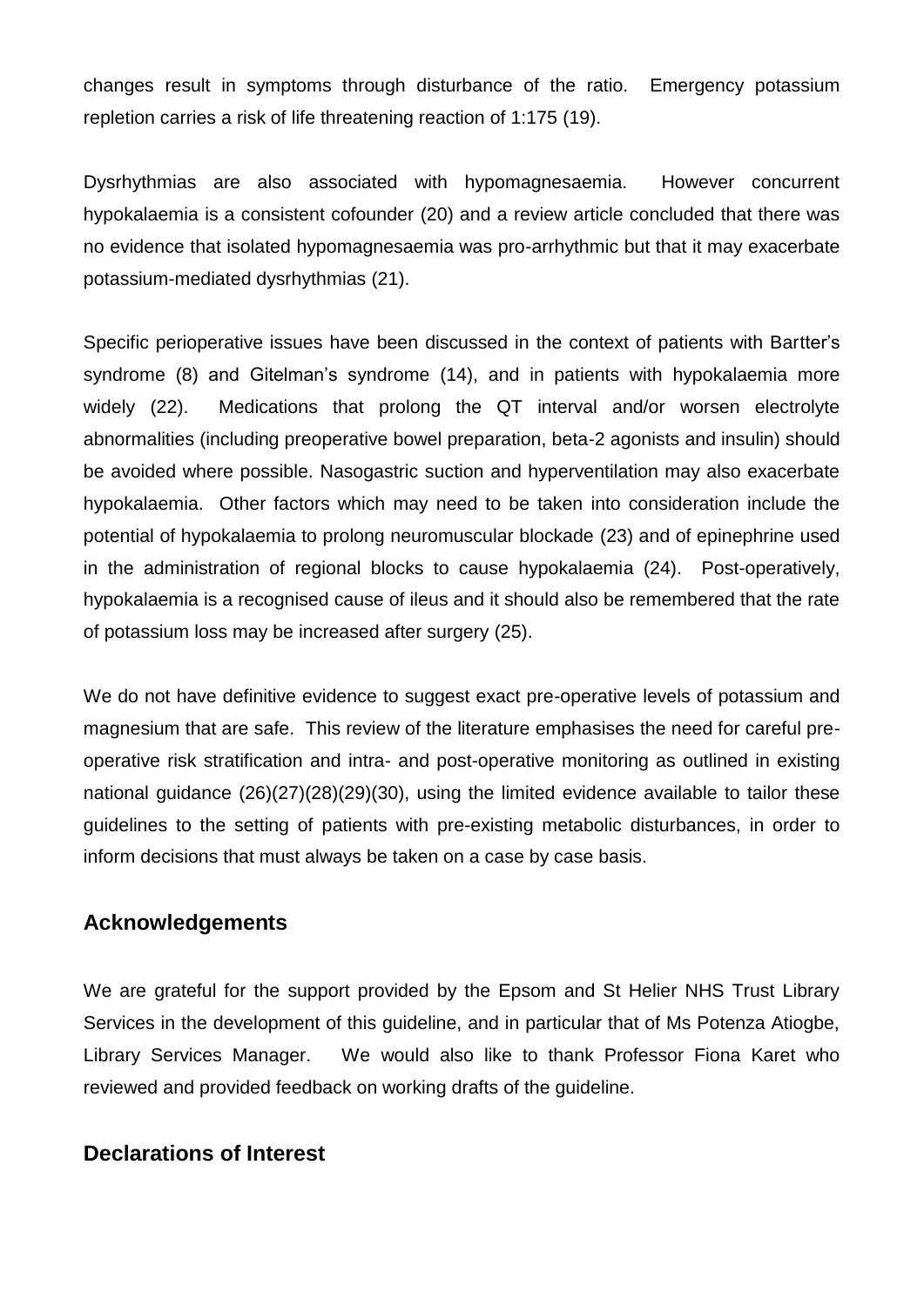The authors do not have any relationships with any organisation with a financial interest in the subject of this guideline, nor any other pecuniary or non-pecuniary conflicts of interest relevant to its preparation.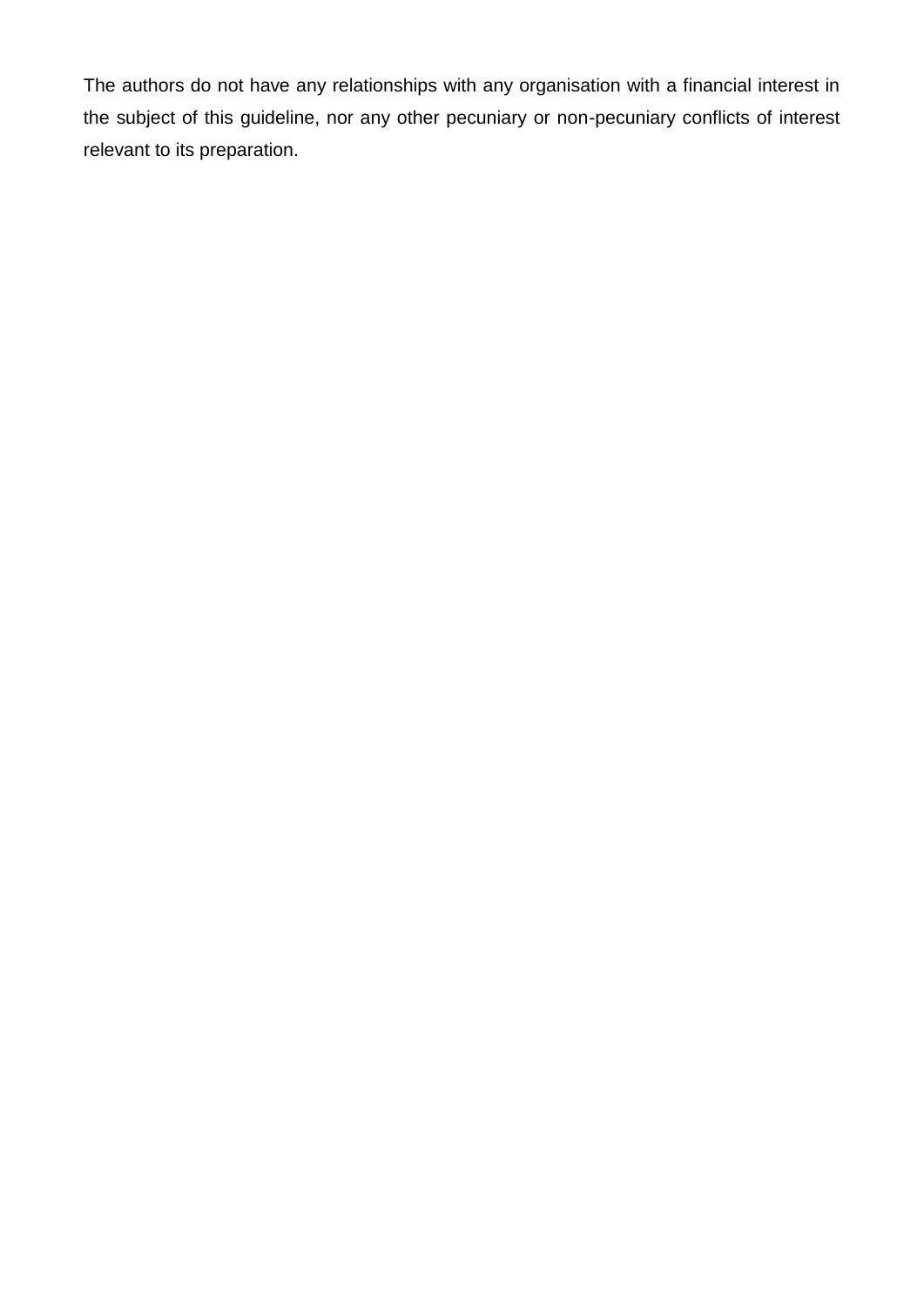# **References**

- 1. Bettinelli A, Tosetto C, Colussi G, Tommasini G, Edefonti A, Bianchetti MG. Electrocardiogram with prolonged QT interval in Gitelman disease. Kidney Int. 2002 Aug;62(2):580–4.
- 2. Phan TT, Osman F, Jones A, El-Gaylani N. Ventricular tachycardia associated with hereditary magnesium-losing nephropathy. Int J Cardiol. 2006 Nov 10;113(2):e42-3.
- 3. Scognamiglio R, Negut C, Calò LA. Aborted sudden cardiac death in two patients with Bartter's/Gitelman's syndromes. Clin Nephrol. 2007 Mar;67(3):193–7.
- 4. Abston PA, Priano LL. Bartter's syndrome: anesthetic implications based on pathophysiology and treatment. Anesth Analg. 1981 Oct;60(10):764–6.
- 5. Nishikawa T, Dohi S. Baroreflex function in a patient with Bartter's syndrome. Can Anaesth Soc J. 1985 Nov;32(6):646–50.
- 6. Chenoweth D. Successful use of isoflurane and vecuronium in a patient with Bartter's syndrome: a case study. AANA J. 1987 Nov;55(5):434–6.
- 7. Higa K, Ishino H, Sato S, Dan K. Anesthetic management of a patient with Bartter's syndrome. J Clin Anesth. 1993 Aug;5(4):321–4.
- 8. Brimacombe JR, Breen DP. Anesthesia and Bartter's syndrome: a case report and review. AANA J. 1993 Apr;61(2):193–7.
- 9. Kannan S, Delph Y, Moseley HS. Anaesthetic management of a child with Bartter's syndrome. Can J Anaesth J Can Anesth. 1995 Sep;42(9):808–12.
- 10. Roelofse JA, van der Westhuijzen AJ. Anesthetic management of a patient with Bartter's syndrome undergoing orthognathic surgery. Anesth Prog. 1997;44(2):71–5.
- 11. Van der Herten CGG, De Baerdemaeker LEC, Berrevoet F, Szegedi LL. Anaesthesia for a patient with Gitelman's syndrome undergoing abdominal hernia repair. Acta Anaesthesiol Belg. 2005;56(2):183–5.
- 12. Bolton J, Mayhew JF. Anesthesia in a patient with Gitelman syndrome. Anesthesiology. 2006 Nov;105(5):1064–5.
- 13. Shanbhag S, Neil J, Howell C. Anaesthesia for caesarean section in a patient with Gitelman's syndrome. Int J Obstet Anesth. 2010 Oct;19(4):451–3.
- 14. Farmer JD, Vasdev GM, Martin DP. Perioperative considerations in patients with Gitelman syndrome: a case series. J Clin Anesth. 2012 Feb;24(1):14–8.
- 15. Hirsch IA, Tomlinson DL, Slogoff S, Keats AS. The overstated risk of preoperative hypokalemia. Anesth Analg. 1988 Feb;67(2):131–6.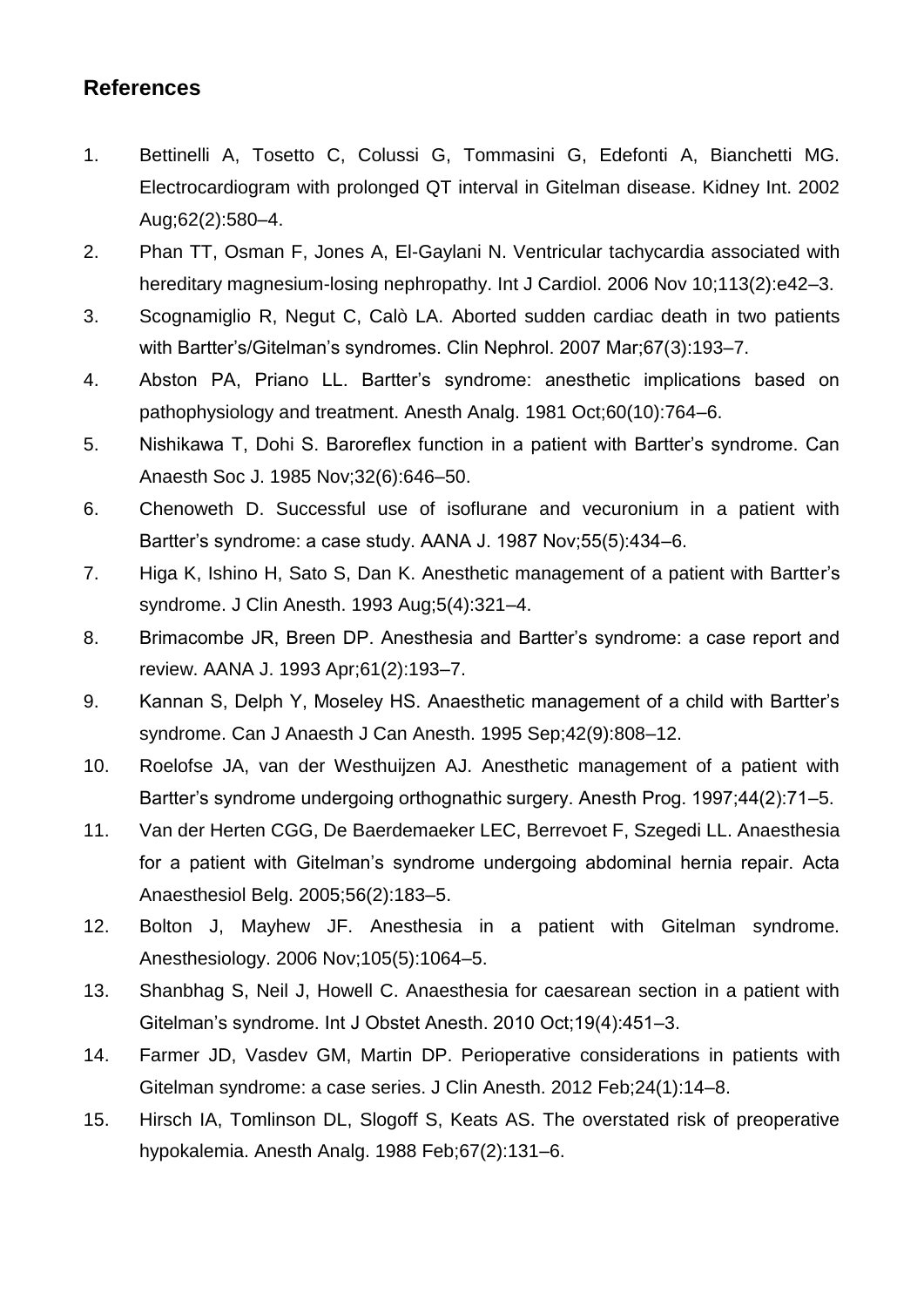- 16. Vitez TS, Soper LE, Wong KC, Soper P. Chronic hypokalemia and intraoperative dysrhythmias. Anesthesiology. 1985 Aug;63(2):130–3.
- 17. Wong KC, Schafer PG, Schultz JR. Hypokalemia and anesthetic implications. Anesth Analg. 1993 Dec;77(6):1238–60.
- 18. Gennari FJ. Hypokalemia. N Engl J Med. 1998 Aug 13;339(7):451–8.
- 19. Lawson DH. Adverse reactions to potassium chloride. Q J Med. 1974 Jul;43(171):433–40.
- 20. Millane TA, Ward DE, Camm AJ. Is hypomagnesemia arrhythmogenic? Clin Cardiol. 1992 Feb;15(2):103–8.
- 21. Fawcett WJ, Haxby EJ, Male DA. Magnesium: physiology and pharmacology. Br J Anaesth. 1999 Aug;83(2):302–20.
- 22. Parthasarathy. Potassium ion and anaesthetic implications (Review Article). J Anaesthesiol Clin Pharmacol. 2007;23:129–44.
- 23. Feldman SA. Effect of changes in electrolytes, hydration and ph upon the reactions to muscle relaxants. Br J Anaesth. 1963 Sep;35:546–51.
- 24. Meechan JG, Rawlins MD. The effect of adrenaline in lignocaine anaesthetic solutions on plasma potassium in healthy volunteers. Eur J Clin Pharmacol. 1987;32(1):81–3.
- 25. Vaughan RS. Potassium in the perioperative period. Br J Anaesth. 1991 Aug;67(2):194–200.
- 26. National Institute for Health and Care Excellence. Preoperative tests: The use of routine preoperative tests for elective surgery 2003. Available from: https://www.nice.org.uk/guidance/cg3
- 27. National Confidential Enquiry into Patient Outcome and Death. The NCEPOD Classification of Intervention 2004.
- 28. Fleisher LA, Fleischmann KE, Auerbach AD et al. 2014 ACC/AHA Guideline on Perioperative Cardiovascular Evaluation and Management of Patients Undergoing Noncardiac Surgery: Executive Summary: A Report of the American College of Cardiology/American Heart Association Task Force on Practice Guidelines. Circulation. 2014 Dec 9;130(24):2215-2245.
- 29. Association of Anaesthetists of Great Britain and Ireland. Recommendations for standards of monitoring during anaesthesia and recovery 4th edition 2007.
- 30. Kristensen SD, Knuuti J, Saraste A et al. 2014 ESC/ESA Guidelines on non-cardiac surgery: cardiovascular assessment and management: The Joint Task Force on noncardiac surgery: cardiovascular assessment and management of the European